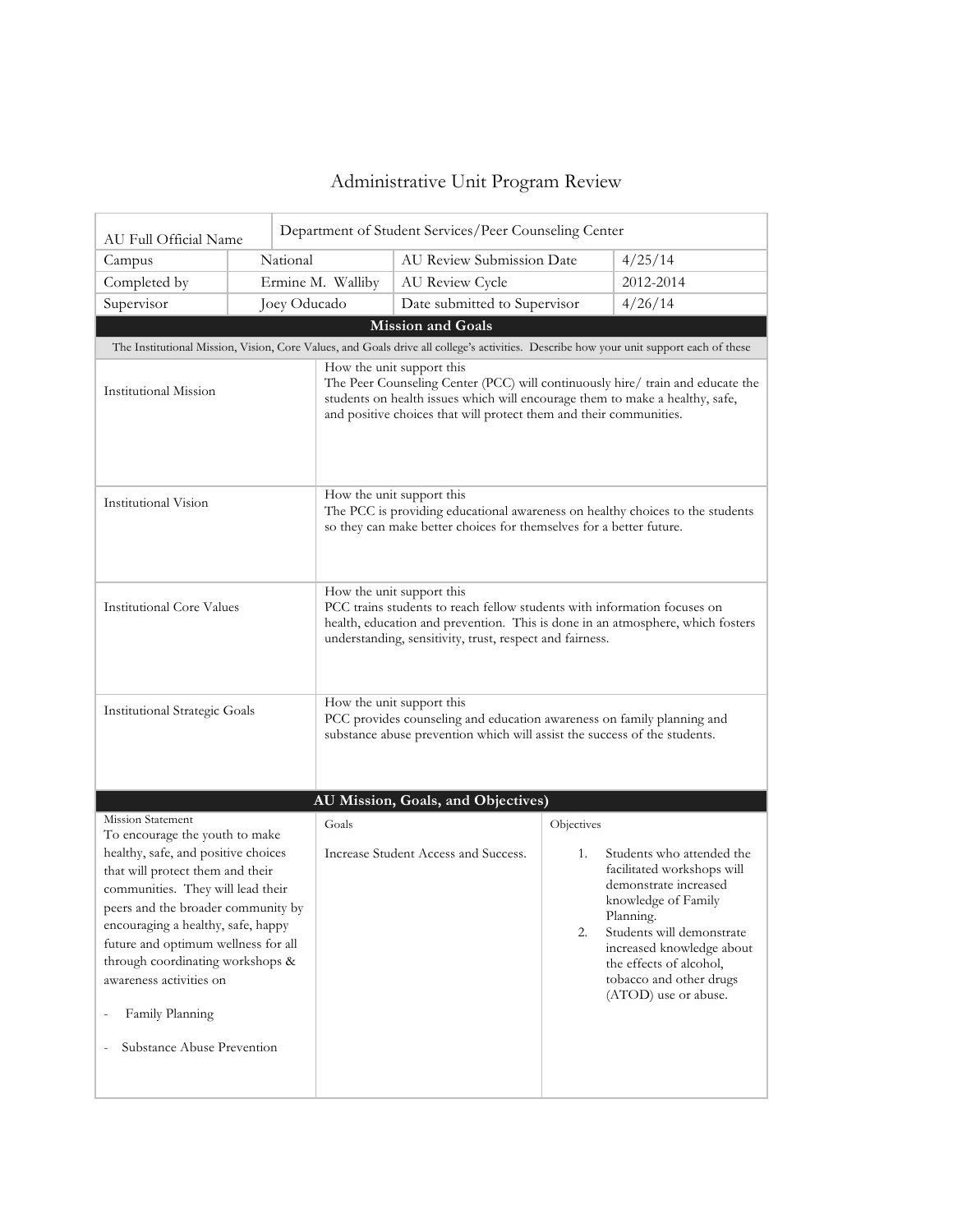|                                                                                                                                                                                                                                                                                                                                                                                                             | AU Description, Data and Trends Analysis                                                                 |                                  |                                                                                                            |                |                   |
|-------------------------------------------------------------------------------------------------------------------------------------------------------------------------------------------------------------------------------------------------------------------------------------------------------------------------------------------------------------------------------------------------------------|----------------------------------------------------------------------------------------------------------|----------------------------------|------------------------------------------------------------------------------------------------------------|----------------|-------------------|
| Describe the purpose, components, and<br>staffing of the AU                                                                                                                                                                                                                                                                                                                                                 |                                                                                                          |                                  |                                                                                                            |                |                   |
| The Peer Counseling Center provides<br>supplemental assistance to the<br>success of the students by providing<br>family planning and substance abuse<br>counseling and awareness.<br>There are three staff at the National<br>Campus, the project coordinator, a<br>peer trainer, and a clerk typist.<br>Presently, there are two site<br>managers; one<br>at Kosrae campus and one at the<br>Chuuk campus. |                                                                                                          |                                  |                                                                                                            |                |                   |
|                                                                                                                                                                                                                                                                                                                                                                                                             | Current Staffing. Complete the table below                                                               |                                  |                                                                                                            |                |                   |
| List each position by classification                                                                                                                                                                                                                                                                                                                                                                        | Percent of<br>Employment                                                                                 | Months per Year of<br>Employment | Source of Funding                                                                                          |                | <b>FTE</b>        |
| Student Services Specialist V                                                                                                                                                                                                                                                                                                                                                                               | $100\%$                                                                                                  | 12                               | Title X Family<br>Planning                                                                                 |                | 1                 |
| Student Services Specialist I                                                                                                                                                                                                                                                                                                                                                                               | 100%                                                                                                     | 12                               | Planning                                                                                                   | Title X Family |                   |
| Clerk Typist III                                                                                                                                                                                                                                                                                                                                                                                            | 100%                                                                                                     | 12                               | Planning                                                                                                   | Title X Family |                   |
|                                                                                                                                                                                                                                                                                                                                                                                                             |                                                                                                          |                                  |                                                                                                            |                |                   |
|                                                                                                                                                                                                                                                                                                                                                                                                             | Other Resources. Complete the table below                                                                |                                  |                                                                                                            |                |                   |
| List each position by classification                                                                                                                                                                                                                                                                                                                                                                        | <b>Services Provided</b>                                                                                 | <b>Number of Hours</b>           | <b>Overall Cost</b>                                                                                        |                | Source of Funding |
|                                                                                                                                                                                                                                                                                                                                                                                                             |                                                                                                          |                                  |                                                                                                            |                |                   |
|                                                                                                                                                                                                                                                                                                                                                                                                             |                                                                                                          |                                  |                                                                                                            |                |                   |
| Utilize the data provided in the above table in a discussion of the appropriateness of the staffing levels of the AU                                                                                                                                                                                                                                                                                        |                                                                                                          |                                  |                                                                                                            |                |                   |
| There is one site manager in Chuuk and Kosrae and the peer trainer at the National campus who are doing most of the<br>student outreach in their own respective campuses.                                                                                                                                                                                                                                   |                                                                                                          |                                  |                                                                                                            |                |                   |
|                                                                                                                                                                                                                                                                                                                                                                                                             | How does this AU serve the population of the College?                                                    |                                  |                                                                                                            |                |                   |
| Currently there are 4 staff who serve the student population through educational awareness and counseling on family<br>planning and substance abuse prevention, and one clerk typist who is doing mostly the office work.                                                                                                                                                                                   |                                                                                                          |                                  |                                                                                                            |                |                   |
| Since the previous AU program review, what significant changes have occurred that impact the services of the AU?                                                                                                                                                                                                                                                                                            |                                                                                                          |                                  |                                                                                                            |                |                   |
|                                                                                                                                                                                                                                                                                                                                                                                                             |                                                                                                          |                                  |                                                                                                            |                |                   |
| What methods are used to evaluate<br>AU's effectiveness to the population<br>that interacts with it?                                                                                                                                                                                                                                                                                                        | What do the results of the above<br>methods of evaluation indicate about<br>the effectiveness of the AU? |                                  | How have the results of this analysis<br>been used to make improvements to<br>services provided by the AU? |                |                   |
| Pre-post tests are used to assess the                                                                                                                                                                                                                                                                                                                                                                       | The outreach activities of the                                                                           |                                  | To increase the number of students                                                                         |                |                   |
| effectiveness and impact of the<br>program have positive impact on<br>participation to the outreach, and to<br>program's activities.<br>student success.<br>target the drug abusers.                                                                                                                                                                                                                        |                                                                                                          |                                  |                                                                                                            |                |                   |
|                                                                                                                                                                                                                                                                                                                                                                                                             |                                                                                                          |                                  |                                                                                                            |                |                   |
|                                                                                                                                                                                                                                                                                                                                                                                                             | Provide any other relevant data that are relevant to this AU program review                              |                                  |                                                                                                            |                |                   |
|                                                                                                                                                                                                                                                                                                                                                                                                             |                                                                                                          |                                  |                                                                                                            |                |                   |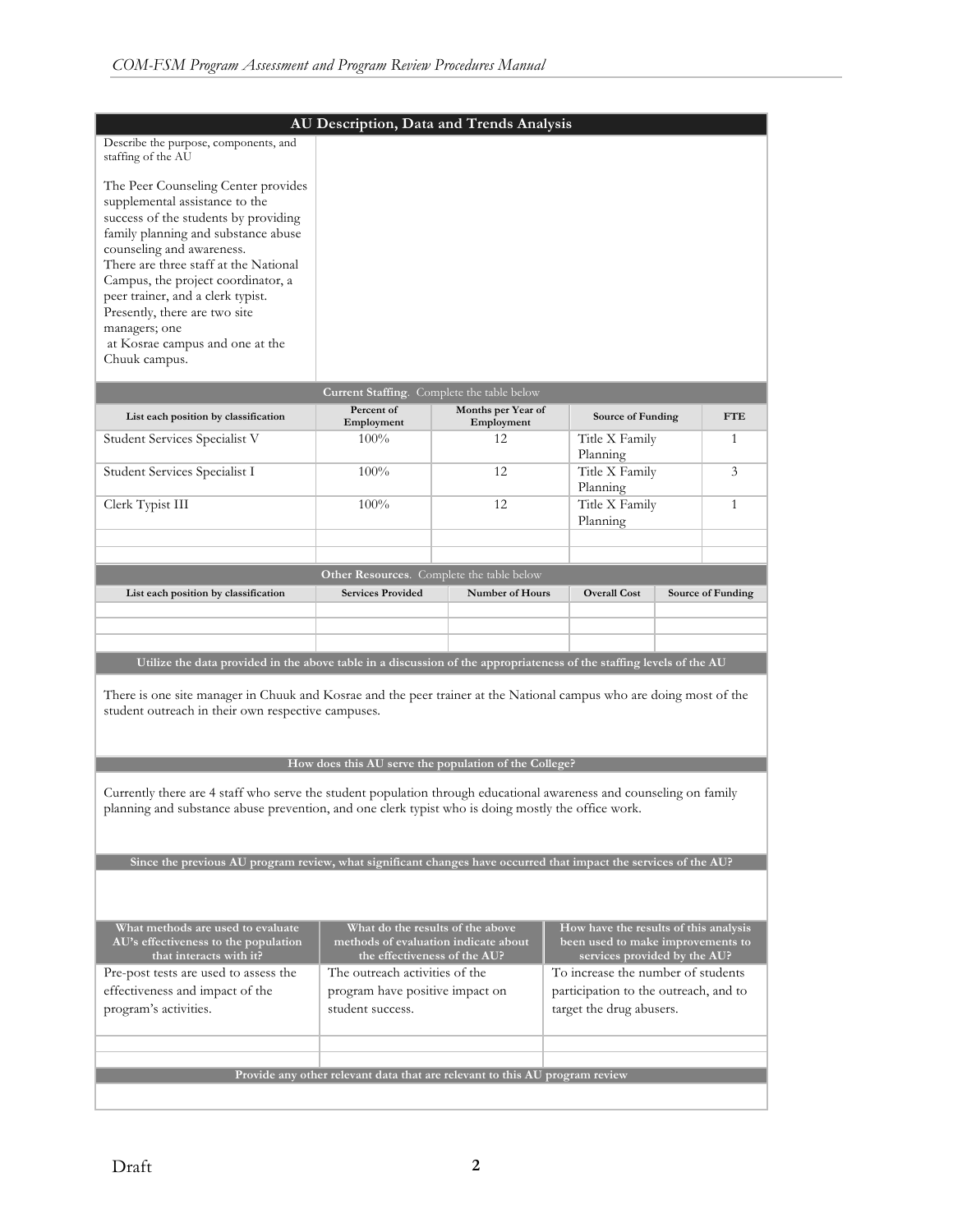| Strengths, Weaknesses, Opportunities, Challenges (SWOC)                                            |                                                                                                                                 |  |  |  |
|----------------------------------------------------------------------------------------------------|---------------------------------------------------------------------------------------------------------------------------------|--|--|--|
| Based on analysis in the preceding<br>sections, what are the AU's strengths?                       | PCC assessment report, 2012-2013 had shown that activities of the program<br>had impacted the success of the students.          |  |  |  |
| Based on analysis in the preceding<br>sections, what are the AU's weaknesses?                      | PCC staff need to be trained on how to evaluate the success of the program,<br>and how to evaluate the success of the students. |  |  |  |
| Based on analysis in the preceding<br>sections, what opportunities existing for<br>the AU?         |                                                                                                                                 |  |  |  |
| Based on analysis in the preceding<br>sections, what challenges exist for the<br>AU?               | Funding is decreasing.<br>Need to hire peer educators.                                                                          |  |  |  |
| <b>Evaluation of Processes used by AU</b>                                                          |                                                                                                                                 |  |  |  |
| Describe any on-going systematic method used to evaluate the efficacy of processes used by the AU. |                                                                                                                                 |  |  |  |
| All activities are based on assessment plans.                                                      |                                                                                                                                 |  |  |  |

**Provide example (s) of how this AU program review has led to continuous quality improvement**

Before, we use to measure process outcomes/service area outcomes, now we are measuring student learning outcomes (SLOs). The objectives and goals have become focused on SLOs. At this time, we are to identify gaps, weaknesses, and areas to improve.

| <b>Service Area Outcomes Assessment</b>                                                                                                                                                                                                                                                                                                |                                                                                                                                                                                             |                                                    |                                                                                                                     |                                                                            |                              |  |
|----------------------------------------------------------------------------------------------------------------------------------------------------------------------------------------------------------------------------------------------------------------------------------------------------------------------------------------|---------------------------------------------------------------------------------------------------------------------------------------------------------------------------------------------|----------------------------------------------------|---------------------------------------------------------------------------------------------------------------------|----------------------------------------------------------------------------|------------------------------|--|
| List AU's Service Area Outcomes by completing the expandable table below                                                                                                                                                                                                                                                               |                                                                                                                                                                                             |                                                    |                                                                                                                     |                                                                            |                              |  |
| <b>Service Area Outcomes</b>                                                                                                                                                                                                                                                                                                           |                                                                                                                                                                                             | Date Assessment<br>Completed                       | Date(s) Data<br>Analyzed                                                                                            | Date(s) Data Used<br>for Improvement                                       | Number of Cycle<br>Completed |  |
|                                                                                                                                                                                                                                                                                                                                        | SY2012-2013                                                                                                                                                                                 | August                                             | August                                                                                                              | SY2013-                                                                    | 1                            |  |
| (1)<br>Students demonstrate increased awareness of the<br>family planning and contraceptive methods;<br>hence, reduce the pregnancy rate among<br>participants to PCC facilitated workshops.<br>(2)<br>Students will demonstrate increased knowledge<br>about the effects of alcohol, tobacco and other<br>drugs (ATODs) use or abuse. |                                                                                                                                                                                             | 2013                                               | 2013                                                                                                                | 2014                                                                       |                              |  |
|                                                                                                                                                                                                                                                                                                                                        |                                                                                                                                                                                             |                                                    |                                                                                                                     |                                                                            |                              |  |
|                                                                                                                                                                                                                                                                                                                                        |                                                                                                                                                                                             | AU Assessment. Complete the expandable table below |                                                                                                                     |                                                                            |                              |  |
| <b>Outcome</b><br><b>Numbers</b>                                                                                                                                                                                                                                                                                                       | <b>Intended Outcomes</b>                                                                                                                                                                    | <b>Means of Assessment</b>                         | Criteria for<br><b>Success</b>                                                                                      | Summary of Data<br>Collected                                               | <b>Use of Results</b>        |  |
| 2012-2013<br>(1)                                                                                                                                                                                                                                                                                                                       | Students demonstrate increased<br>awareness of the family planning<br>and contraceptive methods; hence,<br>reduce the pregnancy rate among<br>participants to PCC facilitated<br>workshops. | Pre-post test<br>Nurse reports                     | $10\%$ of the<br>students<br>$w$ ho<br>participate<br>will be<br>satisfied and<br>exhibit<br>increased<br>knowledge | 18% claimed<br>to have<br>increased<br>knowledge of<br>family<br>planning. |                              |  |
| 2012-2013<br>(2)                                                                                                                                                                                                                                                                                                                       | Students will demonstrate<br>increased knowledge about the<br>effects of alcohol, tobacco and<br>other drugs (ATODs) use or<br>abuse.                                                       | Pre-post tests,<br>Daily log                       | $10\% \text{ of}$<br>students<br>participating<br>in the<br>awareness                                               | 37 random<br>students<br>attended a<br>presentation<br>on alcohol.         |                              |  |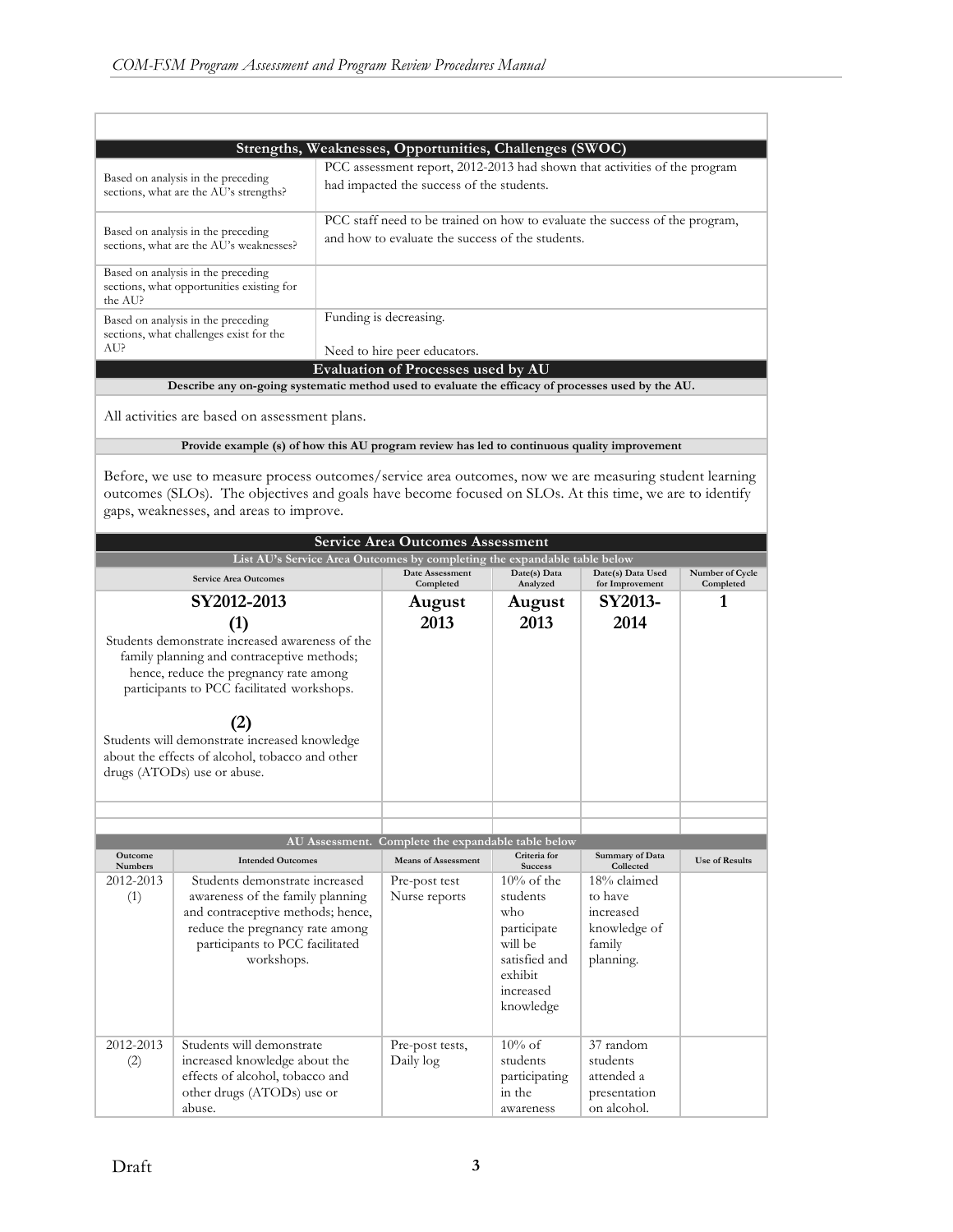|                                                                                                                                                                                                                                             |                                                              | and<br>education<br>events will<br>exhibit<br>above<br>average to<br>excellent<br>knowledge<br>base about<br>the effects<br>of ATOD. | However, at<br>the end of the<br>presentation,<br>there were 12<br>left. $Pre/Post$<br>test were<br>utilized. But<br>the results<br>were invalid<br>due to the<br>unbalanced<br>number of<br>participants at<br>the beginning<br>of the program<br>compared to<br>those retained<br>at the end. |
|---------------------------------------------------------------------------------------------------------------------------------------------------------------------------------------------------------------------------------------------|--------------------------------------------------------------|--------------------------------------------------------------------------------------------------------------------------------------|-------------------------------------------------------------------------------------------------------------------------------------------------------------------------------------------------------------------------------------------------------------------------------------------------|
| How has AU's assessment of Service Area Outcomes led to improvements in services provided to patrons                                                                                                                                        |                                                              |                                                                                                                                      |                                                                                                                                                                                                                                                                                                 |
|                                                                                                                                                                                                                                             |                                                              |                                                                                                                                      |                                                                                                                                                                                                                                                                                                 |
|                                                                                                                                                                                                                                             |                                                              |                                                                                                                                      |                                                                                                                                                                                                                                                                                                 |
|                                                                                                                                                                                                                                             | What challenges remain to make the AU more effective?        |                                                                                                                                      |                                                                                                                                                                                                                                                                                                 |
|                                                                                                                                                                                                                                             |                                                              |                                                                                                                                      |                                                                                                                                                                                                                                                                                                 |
| Describe how the AU's Service Area Outcomes are linked to the Institutional Strategic Goals                                                                                                                                                 |                                                              |                                                                                                                                      |                                                                                                                                                                                                                                                                                                 |
| <b>Institutional Strategic Goals</b>                                                                                                                                                                                                        | <b>AU Service Area Outcomes</b>                              |                                                                                                                                      | Linkages                                                                                                                                                                                                                                                                                        |
|                                                                                                                                                                                                                                             |                                                              |                                                                                                                                      |                                                                                                                                                                                                                                                                                                 |
|                                                                                                                                                                                                                                             |                                                              |                                                                                                                                      |                                                                                                                                                                                                                                                                                                 |
|                                                                                                                                                                                                                                             | <b>Evaluation of Progress toward previous Goals</b>          |                                                                                                                                      |                                                                                                                                                                                                                                                                                                 |
|                                                                                                                                                                                                                                             | List the goals from AU's previous program review             |                                                                                                                                      |                                                                                                                                                                                                                                                                                                 |
|                                                                                                                                                                                                                                             |                                                              |                                                                                                                                      |                                                                                                                                                                                                                                                                                                 |
|                                                                                                                                                                                                                                             | None                                                         |                                                                                                                                      |                                                                                                                                                                                                                                                                                                 |
|                                                                                                                                                                                                                                             |                                                              |                                                                                                                                      |                                                                                                                                                                                                                                                                                                 |
|                                                                                                                                                                                                                                             | Describe the level of success achieved in goals listed above |                                                                                                                                      |                                                                                                                                                                                                                                                                                                 |
| Goals from previous AU Program Review                                                                                                                                                                                                       |                                                              | <b>Level of Success Achieved</b>                                                                                                     |                                                                                                                                                                                                                                                                                                 |
| * There was no Program Review done by the                                                                                                                                                                                                   |                                                              |                                                                                                                                      |                                                                                                                                                                                                                                                                                                 |
| college however, the Family Planning                                                                                                                                                                                                        |                                                              |                                                                                                                                      |                                                                                                                                                                                                                                                                                                 |
| Program from Title X did have one for all<br>the Family Planning Program in the FSM                                                                                                                                                         |                                                              |                                                                                                                                      |                                                                                                                                                                                                                                                                                                 |
| including the college in 2010.                                                                                                                                                                                                              |                                                              |                                                                                                                                      |                                                                                                                                                                                                                                                                                                 |
| *Another Program Review was conducted<br>last March 2014, but the college was not                                                                                                                                                           |                                                              |                                                                                                                                      |                                                                                                                                                                                                                                                                                                 |
| being reviewed.                                                                                                                                                                                                                             |                                                              |                                                                                                                                      |                                                                                                                                                                                                                                                                                                 |
| * This will be the first Program Review done<br>for the unit.                                                                                                                                                                               |                                                              |                                                                                                                                      |                                                                                                                                                                                                                                                                                                 |
|                                                                                                                                                                                                                                             |                                                              |                                                                                                                                      |                                                                                                                                                                                                                                                                                                 |
|                                                                                                                                                                                                                                             |                                                              |                                                                                                                                      |                                                                                                                                                                                                                                                                                                 |
| In cases where resources were allocated toward goals, evaluate the efficacy of that spending<br>Goals from previous AU Program Review                                                                                                       | <b>Resources Allocated</b>                                   |                                                                                                                                      | <b>Efficacy of Spending</b>                                                                                                                                                                                                                                                                     |
|                                                                                                                                                                                                                                             |                                                              |                                                                                                                                      |                                                                                                                                                                                                                                                                                                 |
|                                                                                                                                                                                                                                             |                                                              |                                                                                                                                      |                                                                                                                                                                                                                                                                                                 |
|                                                                                                                                                                                                                                             | <b>Short-Term and Long-Term Goals</b>                        |                                                                                                                                      |                                                                                                                                                                                                                                                                                                 |
| Using the table below, list the short and long term goals (a minimum of two for each) for the AU. These goals should follow logically<br>from the information provided in the program review. Use a separate table for each additional goal |                                                              |                                                                                                                                      |                                                                                                                                                                                                                                                                                                 |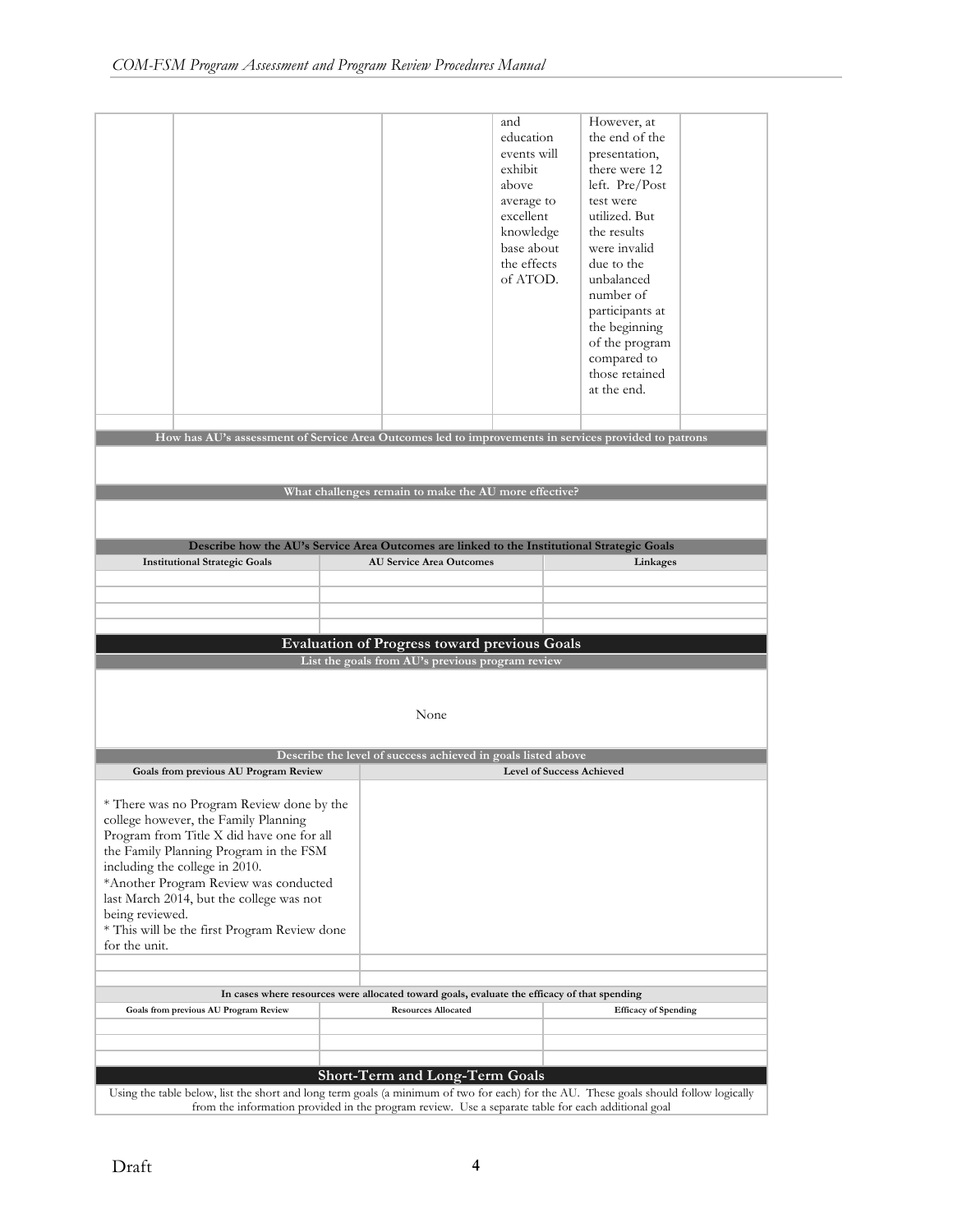| Short-Term Goals 1 (Two-Year Cycle)                        |                                                                                                                                                      |                                                                          |  |  |  |
|------------------------------------------------------------|------------------------------------------------------------------------------------------------------------------------------------------------------|--------------------------------------------------------------------------|--|--|--|
|                                                            |                                                                                                                                                      |                                                                          |  |  |  |
| <b>Identify Goal</b>                                       | Students who participated in the PCC facilitated workshops will demonstrate<br>increased knowledge of family planning and the contraceptive methods. |                                                                          |  |  |  |
|                                                            |                                                                                                                                                      | Provide 2 seminars on the different types of the contraceptive methods   |  |  |  |
|                                                            | 1)<br>available on campus.                                                                                                                           |                                                                          |  |  |  |
| Describe the plan to achieve the goal                      | 2)                                                                                                                                                   | Twice per school year, peer educators will be trained to do peer to peer |  |  |  |
| (i.e., action plan)                                        | work on Family Planning.                                                                                                                             |                                                                          |  |  |  |
|                                                            | 3)                                                                                                                                                   | Provide at least 4 outreach to the residence halls during a school year. |  |  |  |
|                                                            | 4)                                                                                                                                                   | Distribute at least 100 brochures on Family Planning during outreach.    |  |  |  |
| What measurable outcome is                                 | At least 90% of the students will exhibit knowledge of Family Planning.                                                                              |                                                                          |  |  |  |
| anticipated for this goal?                                 |                                                                                                                                                      |                                                                          |  |  |  |
| What specific aspects of this goal can                     | PCC is utilizing the Peer Advisors (PA) in doing the activities of the center now.                                                                   |                                                                          |  |  |  |
| be accomplished without additional                         |                                                                                                                                                      |                                                                          |  |  |  |
| financial resources?                                       |                                                                                                                                                      |                                                                          |  |  |  |
|                                                            | Short-Term Goals 2 (Two-Year Cycle)                                                                                                                  |                                                                          |  |  |  |
| <b>Identify Goal</b>                                       | Students will demonstrate increased knowledge about the effects of alcohol,                                                                          |                                                                          |  |  |  |
|                                                            | tobacco and other drugs (ATODs) use or abuse.                                                                                                        |                                                                          |  |  |  |
|                                                            | Strategies:                                                                                                                                          |                                                                          |  |  |  |
|                                                            |                                                                                                                                                      |                                                                          |  |  |  |
| Describe the plan to achieve the goal                      |                                                                                                                                                      |                                                                          |  |  |  |
| (i.e., action plan)                                        | Provide 4 workshops per academic year on ATOD use and abuse especially                                                                               |                                                                          |  |  |  |
|                                                            | focusing on its bad effects.                                                                                                                         |                                                                          |  |  |  |
|                                                            |                                                                                                                                                      |                                                                          |  |  |  |
| What measurable outcome is                                 | At least 90% of students will exhibit knowledge/understanding of the effect of                                                                       |                                                                          |  |  |  |
| anticipated for this goal?                                 | drugs and improve their habits.                                                                                                                      |                                                                          |  |  |  |
| What specific aspects of this goal can                     | PCC is utilizing the Peer Advisors (PA) in doing the activities of the center now.                                                                   |                                                                          |  |  |  |
| be accomplished without additional                         |                                                                                                                                                      |                                                                          |  |  |  |
| financial resources?                                       |                                                                                                                                                      |                                                                          |  |  |  |
|                                                            | Long-Term Goals 1 (Five-Year Cycle)                                                                                                                  |                                                                          |  |  |  |
|                                                            | The program will continue to secure funding from the Title X, Family Planning                                                                        |                                                                          |  |  |  |
| <b>Identify Goal</b>                                       | Program in U.S. through the FSM Family Planning Program, Department of Health                                                                        |                                                                          |  |  |  |
|                                                            | and Social Affairs.                                                                                                                                  |                                                                          |  |  |  |
| Describe the plan to achieve the goal                      | Ensure that the program meets the deadline of budget submission, every February                                                                      |                                                                          |  |  |  |
| (i.e., action plan)                                        | 15 <sup>th</sup> of each year.                                                                                                                       |                                                                          |  |  |  |
| What measurable outcome is                                 | 100% of funding requested is granded.                                                                                                                |                                                                          |  |  |  |
| anticipated for this goal?                                 |                                                                                                                                                      |                                                                          |  |  |  |
| What specific aspects of this goal can                     |                                                                                                                                                      |                                                                          |  |  |  |
| be accomplished without additional<br>financial resources? | No additional resources required.                                                                                                                    |                                                                          |  |  |  |
|                                                            | Short-Term Goals 2 (Five-Year Cycle)                                                                                                                 |                                                                          |  |  |  |
| <b>Identify Goal</b>                                       |                                                                                                                                                      |                                                                          |  |  |  |
| Describe the plan to achieve the goal                      |                                                                                                                                                      |                                                                          |  |  |  |
| (i.e., action plan)                                        |                                                                                                                                                      |                                                                          |  |  |  |
| What measurable outcome is                                 |                                                                                                                                                      |                                                                          |  |  |  |
| anticipated for this goal?                                 |                                                                                                                                                      |                                                                          |  |  |  |
| What specific aspects of this goal can                     |                                                                                                                                                      |                                                                          |  |  |  |
| be accomplished without additional                         |                                                                                                                                                      |                                                                          |  |  |  |
| financial resources?                                       |                                                                                                                                                      |                                                                          |  |  |  |
|                                                            | <b>Requests for Resources</b>                                                                                                                        |                                                                          |  |  |  |
|                                                            | Complete a new table for each short-term and long-term goals listed in the immediately preceding section that would require additional               |                                                                          |  |  |  |
|                                                            | financial resources. These requests for resources must follow logically from the information provided in this AU program review.                     |                                                                          |  |  |  |
|                                                            | oShort-Term Goal<br>oLong-Term Goal                                                                                                                  |                                                                          |  |  |  |
| <b>Goal Number and Goal Description</b>                    |                                                                                                                                                      |                                                                          |  |  |  |
| <b>Type of Resources</b>                                   | <b>Requested Dollar Amount</b>                                                                                                                       | <b>Potential Funding Source</b>                                          |  |  |  |
| N/A                                                        | N/A                                                                                                                                                  | N/A                                                                      |  |  |  |
|                                                            |                                                                                                                                                      |                                                                          |  |  |  |
|                                                            |                                                                                                                                                      |                                                                          |  |  |  |
|                                                            |                                                                                                                                                      |                                                                          |  |  |  |
|                                                            | oShort-Term Goal<br>oLong-Term Goal                                                                                                                  |                                                                          |  |  |  |
| <b>Goal Number and Goal Description</b>                    |                                                                                                                                                      |                                                                          |  |  |  |
| <b>Type of Resources</b>                                   | <b>Requested Dollar Amount</b>                                                                                                                       | <b>Potential Funding Source</b>                                          |  |  |  |
| N/A                                                        | N/A                                                                                                                                                  | N/A                                                                      |  |  |  |
|                                                            |                                                                                                                                                      |                                                                          |  |  |  |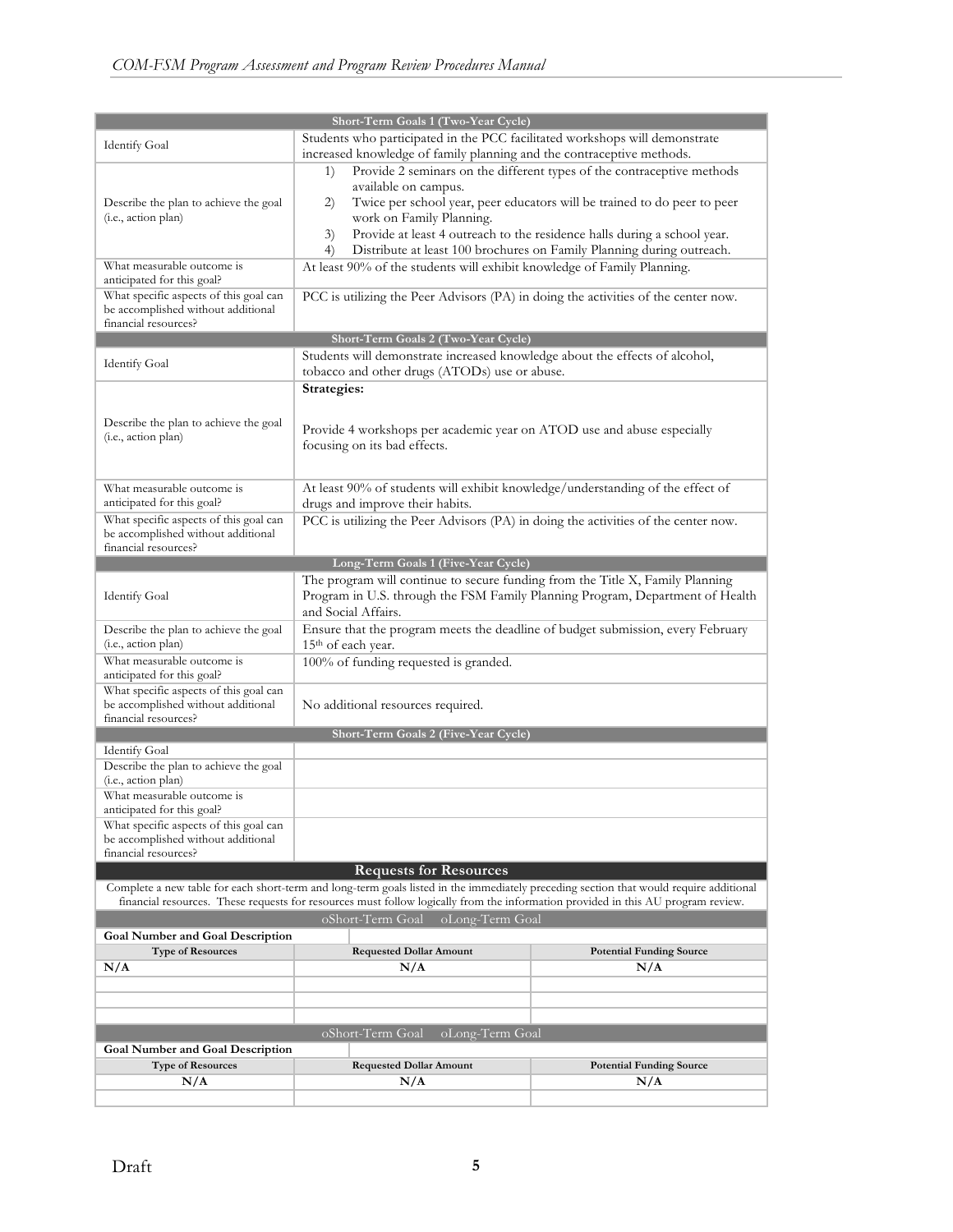| oShort-Term Goal<br>oLong-Term Goal                                 |                                                                                                                |                                                                                                                                   |  |  |  |
|---------------------------------------------------------------------|----------------------------------------------------------------------------------------------------------------|-----------------------------------------------------------------------------------------------------------------------------------|--|--|--|
| <b>Goal Number and Goal Description</b><br><b>Type of Resources</b> | <b>Requested Dollar Amount</b>                                                                                 |                                                                                                                                   |  |  |  |
| N/A                                                                 | N/A                                                                                                            | <b>Potential Funding Source</b><br>N/A                                                                                            |  |  |  |
|                                                                     |                                                                                                                |                                                                                                                                   |  |  |  |
|                                                                     |                                                                                                                |                                                                                                                                   |  |  |  |
|                                                                     |                                                                                                                |                                                                                                                                   |  |  |  |
|                                                                     | oShort-Term Goal<br>oLong-Term Goal                                                                            |                                                                                                                                   |  |  |  |
| <b>Goal Number and Goal Description</b>                             |                                                                                                                |                                                                                                                                   |  |  |  |
| <b>Type of Resources</b><br>N/A                                     | <b>Requested Dollar Amount</b><br>N/A                                                                          | <b>Potential Funding Source</b><br>N/A                                                                                            |  |  |  |
|                                                                     |                                                                                                                |                                                                                                                                   |  |  |  |
|                                                                     |                                                                                                                |                                                                                                                                   |  |  |  |
|                                                                     |                                                                                                                |                                                                                                                                   |  |  |  |
|                                                                     | <b>AU Program Review Summary</b>                                                                               |                                                                                                                                   |  |  |  |
|                                                                     |                                                                                                                | This section provides the reader with an overview of the highlights, themes, and key segments of the AU program review. It should |  |  |  |
|                                                                     | include new information that is not mentioned in the preceding sections of this document.                      |                                                                                                                                   |  |  |  |
|                                                                     |                                                                                                                |                                                                                                                                   |  |  |  |
|                                                                     |                                                                                                                |                                                                                                                                   |  |  |  |
|                                                                     | <b>Response Page</b>                                                                                           |                                                                                                                                   |  |  |  |
|                                                                     | AU Vice President or appropriate immediate Management Supervisor                                               |                                                                                                                                   |  |  |  |
| OI concur with the findings contained in this AU program review.    |                                                                                                                |                                                                                                                                   |  |  |  |
| explaining the basis for each exception):                           | OI concur with the findings contained in this AU program review with following exceptions (include a narrative |                                                                                                                                   |  |  |  |
|                                                                     | OI do not concur with the findings contained in this AU program review (include a narrative exception):        |                                                                                                                                   |  |  |  |
|                                                                     |                                                                                                                |                                                                                                                                   |  |  |  |

## **Administrative Unit**

|--|